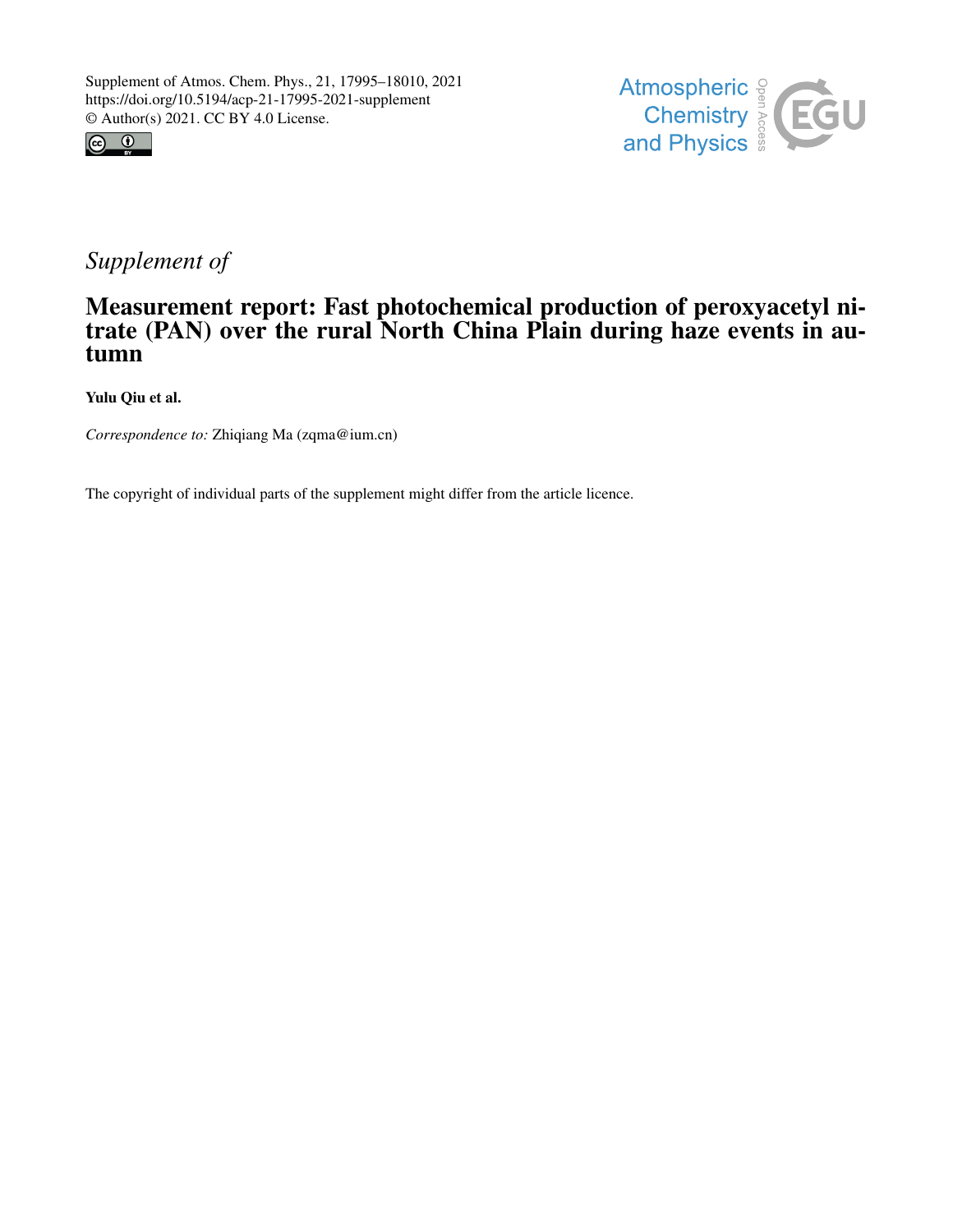## Method S1. Calculation of  $HO_x$  production rates through three pathways

 $\overline{a}$ 

Photolysis of  $O_3$ , HONO and HCHO are usually considered as the three major  $HO_x$  sources during the daytime. Photolysis of HONO can directly produce OH radical and the production rate of  $HO_x(PIHO_x)_{HONO}$ is the product of photolysis rate and HONO concentration.

$$
HONO + hv \rightarrow OH + NO \tag{1}
$$

$$
P[HO_x]_{HONO} = J_{HONO} \times [HONO]
$$
 (2)

 $O_3$  photolysis can produce excited singlet oxygen atom (O( $^1$ D)), and O( $^1$ D) collides with N<sub>2</sub> or O<sub>2</sub>, quenching to its ground state or reacts with H2O to generate two OH radicals

$$
O_3 + hv \rightarrow O(^{1}D) + O_2 \tag{3}
$$

$$
O(^{1}D) + [M] \rightarrow O + M \tag{4}
$$

$$
O(^{1}D) + H_{2}O \rightarrow 2OH
$$
 (5)

Following the estimation method in Seinfeld and Pandis (2006), the  $HO<sub>x</sub>$  production rate by  $O<sub>3</sub>$  photolysis could be derived by

$$
P[HO_x]_{O_3} = \frac{2J_{O_3} \times k_4 \times [H_2O] \times [O_3]}{[M] \times k_3}
$$
 (6)

Photolysis of HCHO directly produces H and HCO. Because of the rapid reaction between HCO (H) and O<sub>2</sub>, HCHO photolysis could be represented as

$$
HCHO + hv + 2O2 \rightarrow 2HO2 + CO
$$
 (7)

and the production rate of  $HO_x$  is calculated by

$$
P[HO_x]_{HCHO} = 2J_{HCHO} \times [HCHO]
$$
\n(8)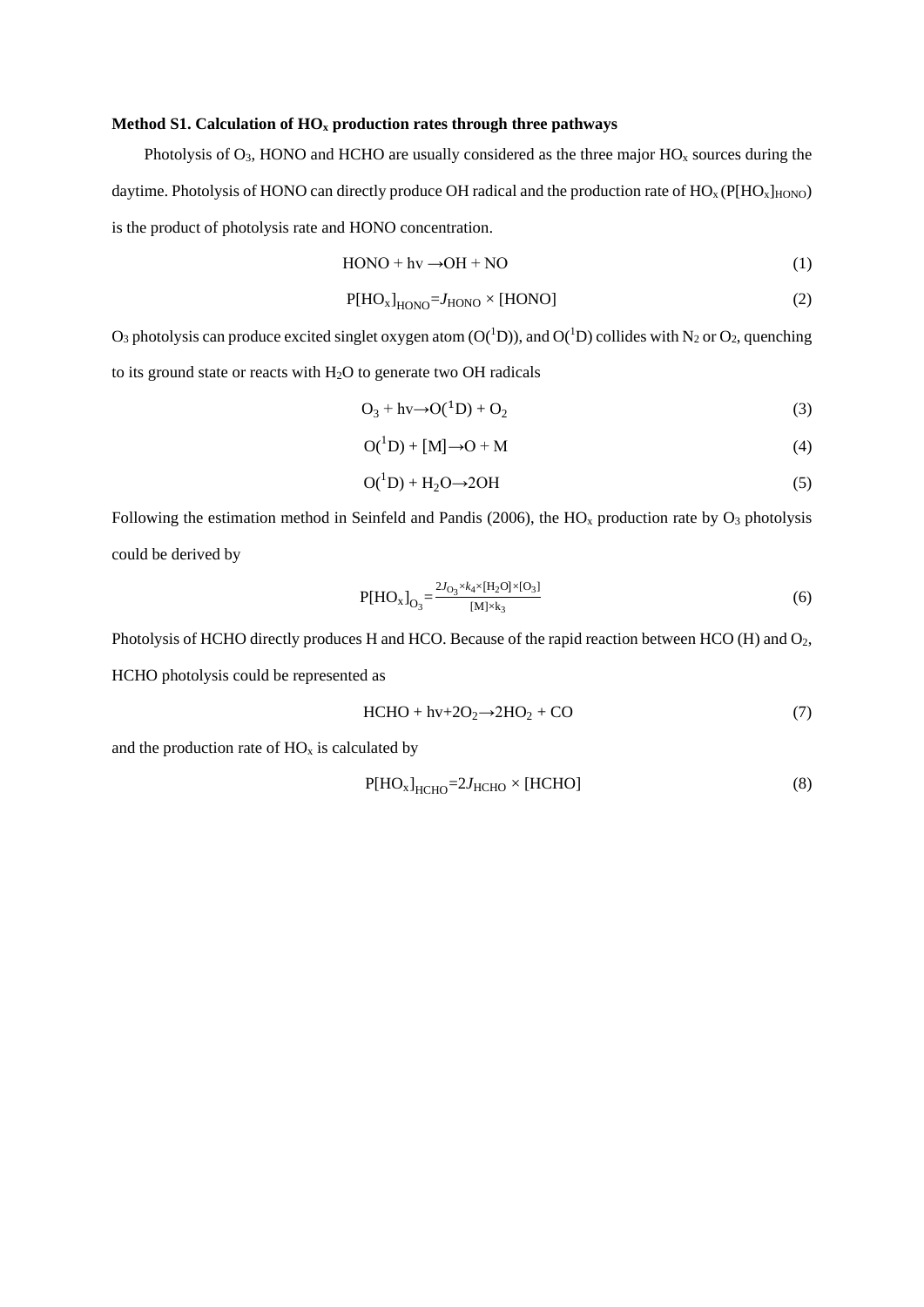## **Method S2. Cacluation of PA radical concentration and PAN production rate**

In this study, we estimate PA radical concentration and also obtain PAN production rate in another way. As shown in Section 3, PA radical is usually formed through the reaction between CH3CHO and OH (9), and the major sinks of PA are reactions between  $NO<sub>2</sub> (10)$  and  $NO (11)$ .

$$
CH_3CHO + OH \stackrel{O_2}{\rightarrow} PA + H_2O \tag{9}
$$

$$
PA + NO_2 \rightarrow PAN \tag{10}
$$

$$
PA + NO \rightarrow CH_3 + NO_2 + CO_2 \tag{11}
$$

Since PA is rather reactive, it may reach steady state and thereby we assume that the rate of PA formation is equal to the rate of loss. Thus, PA radical concentration can be calculated by:

$$
[PA] = \frac{k_I [CH_3CHO][OH]}{k_2 [NO_2] + k_3 [NO]}
$$
 (12)

where 
$$
k_1 = 5.55 \times 10^{-12} \exp(311/T)
$$
,  $k_3 = 8.1 \times 10^{-12} \exp(270/T)$ ,  $k_2 = \left[\frac{k_0[M]}{1 + \frac{k_0[M]}{k_{\infty}}}\right] F^{\left[1 + \left[\log_{10}\left(\frac{k_0[M]}{k_{\infty}}\right)\right]^2}\right]$ ,  $k_0 = 9.7 \times 10^{-29} (T/300)^{-1}$ 

5.6, *k*∞=9.3×10-12 (T/300)1.5, F=0.6, following the reaction coefficients in Seinfeld and Pandis (2006). OH concentration is assumed to be with a maximum value of  $3.0 \times 10^6$  molec cm<sup>-3</sup> at noon, which is consistent with Lu et al. (2019). Therefore, PAN production rate can be estimated by  $k_2$ [PA][NO<sub>2</sub>].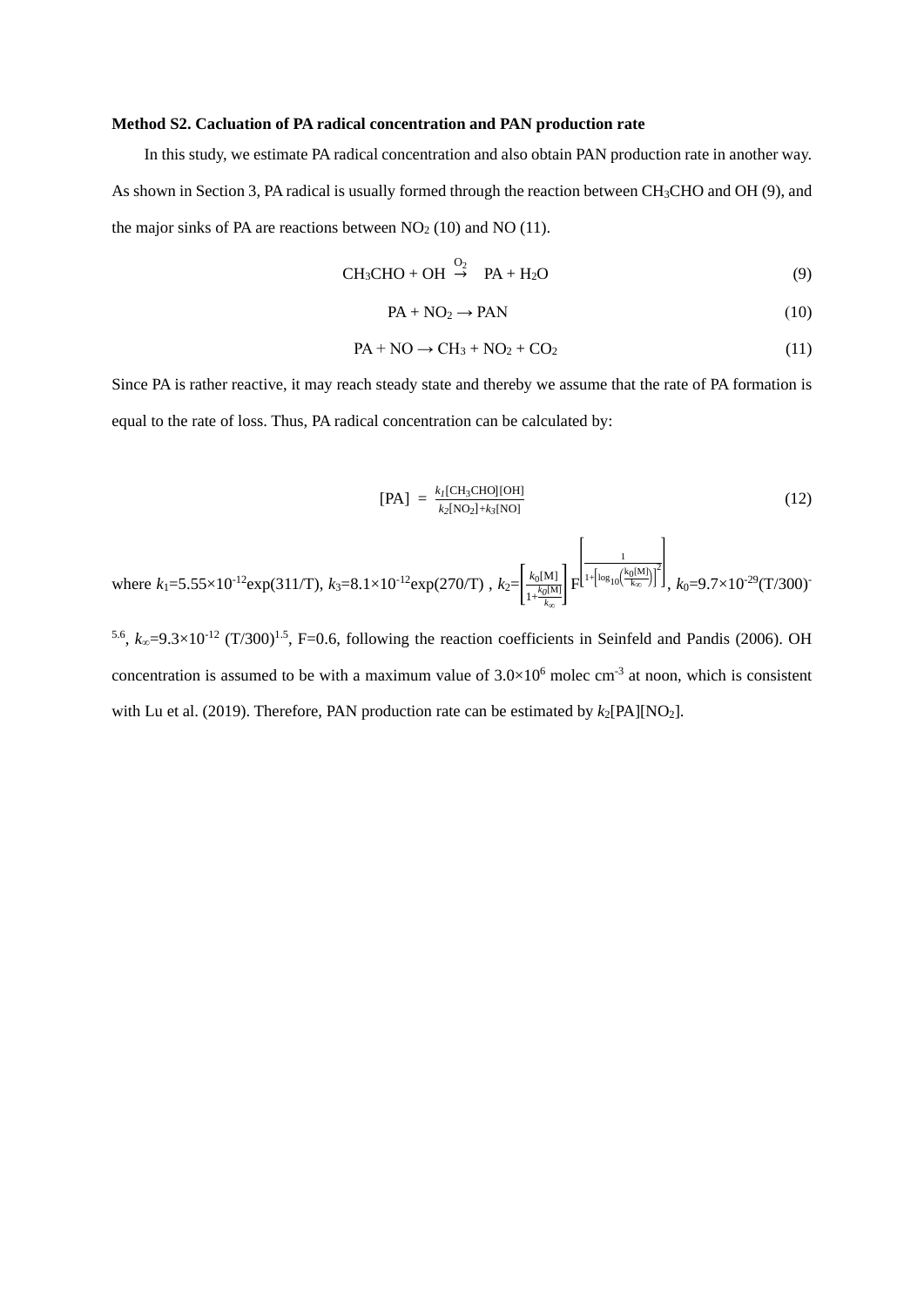| <b>Species</b>    | Instruments      | Time<br>resolution | Detection limit | Calibration frequency |
|-------------------|------------------|--------------------|-----------------|-----------------------|
| PAN               | GC-ECD           | 5 mins             | 20 ppt          | monthly               |
| <b>VOCs</b>       | PTR-ToF-MS       | 5 mins             |                 | monthly               |
| <b>HONO</b>       | <b>LOPAP</b>     | 1 min              | $10$ ppt        | weekly                |
| O <sub>3</sub>    | TE 49i           | 1 min              | $0.5$ ppb       | monthly               |
| NO <sub>x</sub>   | TE 42i           | 1 min              | $50$ ppt        | monthly               |
| CO                | Picarro, G2401   | 2 secs             | $40$ ppb        | monthly               |
| PM <sub>2.5</sub> | <b>TEOM 1405</b> | 5 mins             | $0.1 \mu g/m^3$ |                       |
| Photolysis $(J)$  | <b>PFS-100</b>   | 1 min              |                 | quarterly             |

**Table S1**. Detailed parameters of instruments used in this study.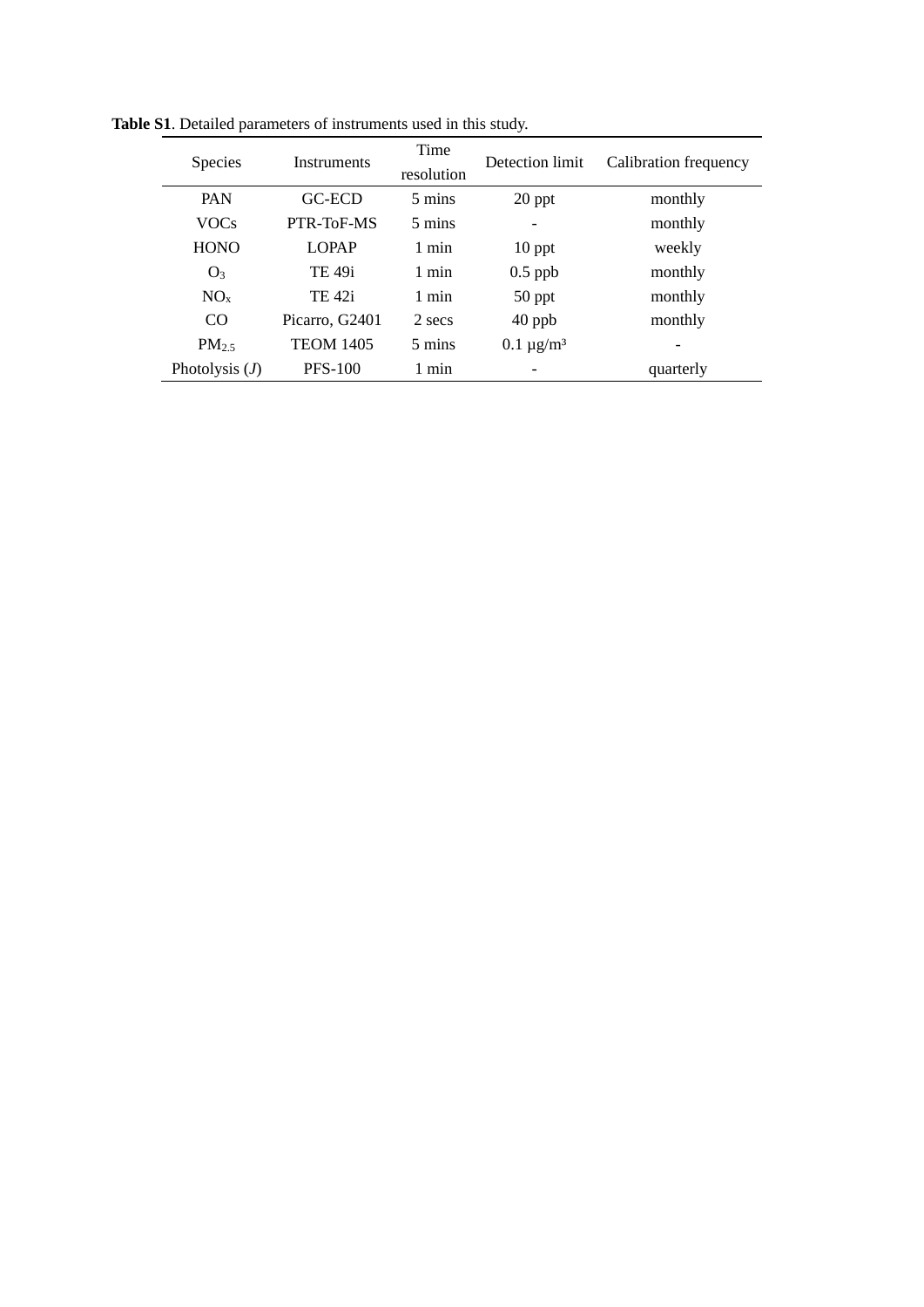| Location                               | Site type                         | Period                   | Conc.           | Reference             |
|----------------------------------------|-----------------------------------|--------------------------|-----------------|-----------------------|
|                                        |                                   |                          | (ppb)           |                       |
| Jinan, Shandong, China                 | Urban NCP                         | Nov 2015–Jul 2016        | $1.89 \pm 1.42$ | Liu et al. (2018)     |
| Tianjin, China                         | Suburban NCP                      | Sep 5-28, 2018           | $0.93 \pm 0.57$ | Qiu et al. (2019a)    |
| PKU, Beijing, China                    | <b>Urban NCP</b><br>Jun-Jul, 2014 |                          | 1.5             | Zhang et al. $(2017)$ |
| Wangdu, Hebei, China                   | <b>Rural NCP</b>                  | Jun-Jul, 2014            | 1.7             | Zhang et al. $(2017)$ |
| Beijing, China                         | Suburban NCP                      | Jan-Feb, $2016$          | 1.04            | Zhang et al. $(2019)$ |
| CS, Chongqing, China                   | Urban site                        | $25 -$ Sep<br>10,<br>Aug | 2.05            | Sun et al. (2020)     |
|                                        |                                   | 2015                     |                 |                       |
| NQ, Chongqing, China                   | Suburban site                     | $25 -$ Sep<br>10,<br>Aug | 1.08            | Sun et al. (2020)     |
|                                        |                                   | 2015                     |                 |                       |
| Xiamen, Fujian, China                  | Suburban site                     | Jan-Dec, 2018            | 0.55            | Hu et al. (2020)      |
| Hongkong, China                        | Suburban site                     | Oct–Nov, $2016$          | $0.63 \pm 0.05$ | Zeng et al. $(2019a)$ |
| Ziyang, Sichuan, China                 | Suburban site                     | Dec, 2012                | 0.55            | Zhu et al. (2018)     |
| Central Tibetan Plateau,<br>Background |                                   | Aug $17-24$ , 2011       | 0.36            | Xu et al. (2018)      |
| China                                  | site                              | May 15-Jul 2012          | 0.44            |                       |
| SDZ, Beijing, China                    | <b>Rural NCP</b>                  | Oct, 2020                | $1.11 \pm 0.88$ | This study            |

**Table S2**. Comparisons of PAN levels in recent studies in China with results in this study.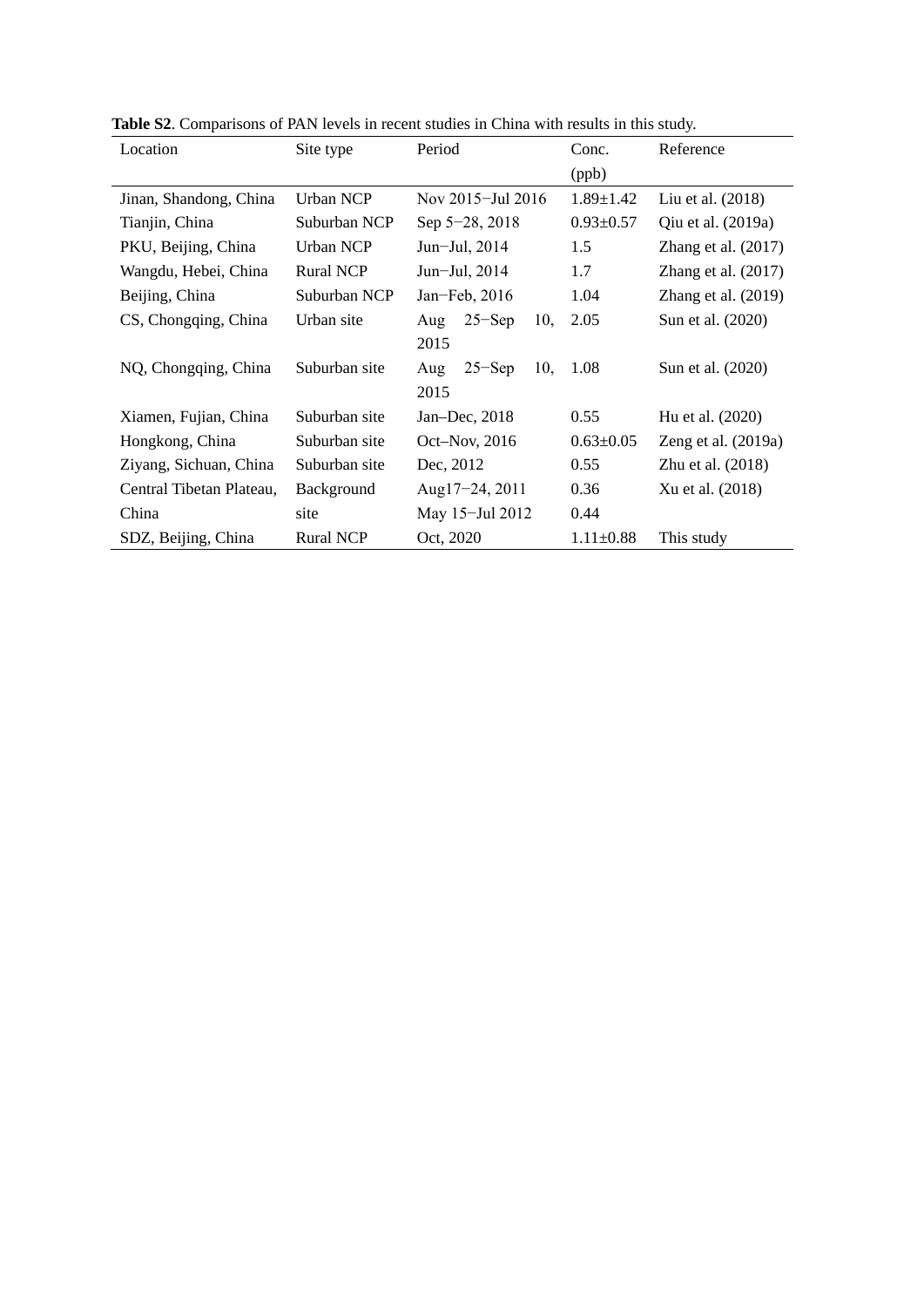|           | $k^{\rm a}$                                  | $HO2$ <sub>b</sub> | NO or $HO2$                                | Reaction rates <sup>c</sup>        |
|-----------|----------------------------------------------|--------------------|--------------------------------------------|------------------------------------|
|           | $(cm3$ molec <sup>-1</sup> s <sup>-1</sup> ) | (molec $cm^{-3}$ ) | (molec $cm^{-3}$ )                         | (molec cm <sup>-3</sup> $s^{-1}$ ) |
| $HO2+NO$  | $8.4\times10^{-12}$                          | $~10^8$            | $7.1\times10^9$ for NO                     | $~56 \times 10^6$                  |
| $HO2+HO2$ | $3.3\times10^{-12}$                          | $~10^8$            | $\sim$ 10 <sup>8</sup> for HO <sub>2</sub> | $-3.3\times10^{4}$                 |
| R1/R2     | 2.5                                          |                    | $\sim$ 71                                  | $\sim 1.8 \times 10^2$             |

Table S3. Comparisons between estimated reaction rates through HO<sub>2</sub>+NO and HO<sub>2</sub>+HO<sub>2</sub> during pollution days at the SDZ site.

<sup>a</sup>. *k* denotes the reaction coefficients of  $HO_2+NO$  ( $k_{NO}$ ) and  $HO_2+HO_2$  ( $k_{HO2}$ ).

<sup>b</sup>. The HO<sub>2</sub> concentration is assumed to be with a magnitude of  $10^8$  molec cm<sup>-3</sup>, which is consistent with Tan et al. (2018).

<sup>c</sup>. The reaction rates of HO<sub>2</sub>+NO and HO<sub>2</sub>+HO<sub>2</sub> are calculated by  $k_{NO}$  [HO<sub>2</sub>][NO] and  $k_{HO2}$  [HO<sub>2</sub>][HO<sub>2</sub>], respectively.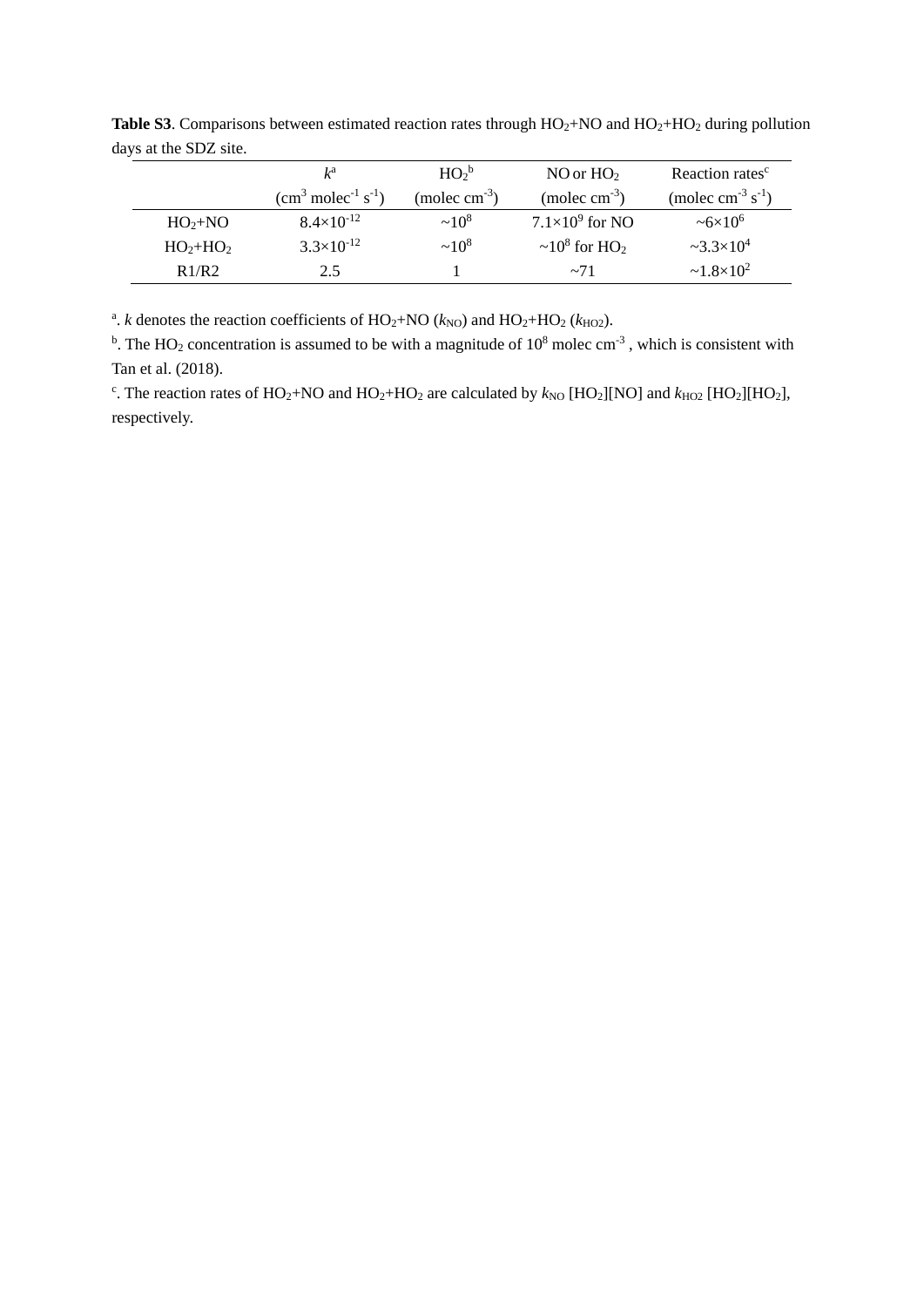| Location                   | Site type        | Period              | Conc. (ppb)      | Reference           |
|----------------------------|------------------|---------------------|------------------|---------------------|
| Beijing, China             | Suburban NCP     | Summer, 2008        | $11.17 \pm 5.32$ | Yang et al. (2018)  |
| Beijing, China             | Suburban NCP     | October, 2006       | 7.49             | Pang et al. (2009)  |
| Beijing, China             | <b>Urban NCP</b> | Summer, 2013        | $11.4 \pm 5.6$   | Rao et al. (2016)   |
|                            |                  | Winter, 2014        | $5.5 \pm 3.9$    |                     |
| Beijing, China             | <b>Urban NCP</b> | Summer, 2015        | $6.9 \pm 2.9$    | Qian et al. (2019)  |
|                            |                  | Summer, 2018        | $8.5 \pm 2.1$    |                     |
|                            |                  | Winter, 2017        | $3.2 \pm 2.4$    |                     |
| Beijing, China             | <b>Urban NCP</b> | August, 2006        | $29.2 \pm 12.1$  | Duan et al. (2012)  |
| Beijing, China             | <b>Urban NCP</b> | December,           | $18.3 \pm 7.2$   | Sheng et al. (2018) |
|                            |                  | 2016                |                  |                     |
| Beijing, China             | Suburban NCP     | Autumn, 2005        | $15.8 \pm 9.7$   | Zhang et al. (2012) |
|                            |                  | Autumn, 2008        | $5.9 \pm 3.2$    |                     |
|                            |                  | Autumn, 2009        | $8.3 \pm 5.8$    |                     |
| Beijing, China             | <b>Urban NCP</b> | November,           | $14.2 \pm 13.8$  | Zhou et al. (2019)  |
|                            |                  | 2014                |                  |                     |
|                            |                  | July, 2015          | $12.8 \pm 4.8$   |                     |
| Wangdu, China              | <b>Rural NCP</b> | Nov-Dec, 2017       | 3.7              | Wang et al. (2020)  |
| Shenzhen, Guangdong,       | Urban site       | Spring, 2016        | $3.4 \pm 1.6$    | Wang et al. (2017)  |
| China                      |                  |                     |                  |                     |
|                            |                  | Summer, 2016        | $5.0 \pm 4.4$    |                     |
|                            |                  | Autumn, 2016        | $5.1 \pm 3.1$    |                     |
|                            |                  | Winter, 2016        | $4.2 \pm 2.2$    |                     |
| Wujiasha, China            | Suburban site    | August, 2016        | $2.1 \pm 0.2$    | Zeng et al. (2019b) |
| Ziyang, Sichuan, China     | Urban site       | August, 2016        | $2.2 \pm 0.4$    |                     |
| Hankou, Hubei, China       | Roadside site    | August, 2016        | $3.4 \pm 0.5$    |                     |
| Nanning, Guangxi, China    | Urban site       | $2011 -$ Jul<br>Oct | $5.6 \pm 2.8$    | Guo et al. (2016)   |
|                            |                  | 2012                |                  |                     |
| Mount Tai, Shandong, China | Background site  | Summer, 2014        | $3.5 \pm 1.0$    | Yang et al. (2017)  |
| Wuhan, Hubei, China        | Suburban site    | Feb, Apr, July,     | $3.4 \pm 2.0$    | Yang et al. (2019)  |
|                            |                  | Oct of 2017         |                  |                     |
| Guangzhou, Guangdong,      | Urban site       | July, 2006          | $7.6 \pm 3.7$    | Ling et al. (2017)  |
| China                      |                  |                     |                  |                     |
| SDZ, Beijing, China        | Rural site       | Oct., 2020          | $4.6 \pm 3.8$    | This study          |

**Table S4**. Comparisons of HCHO levels in recent studies in China with our result.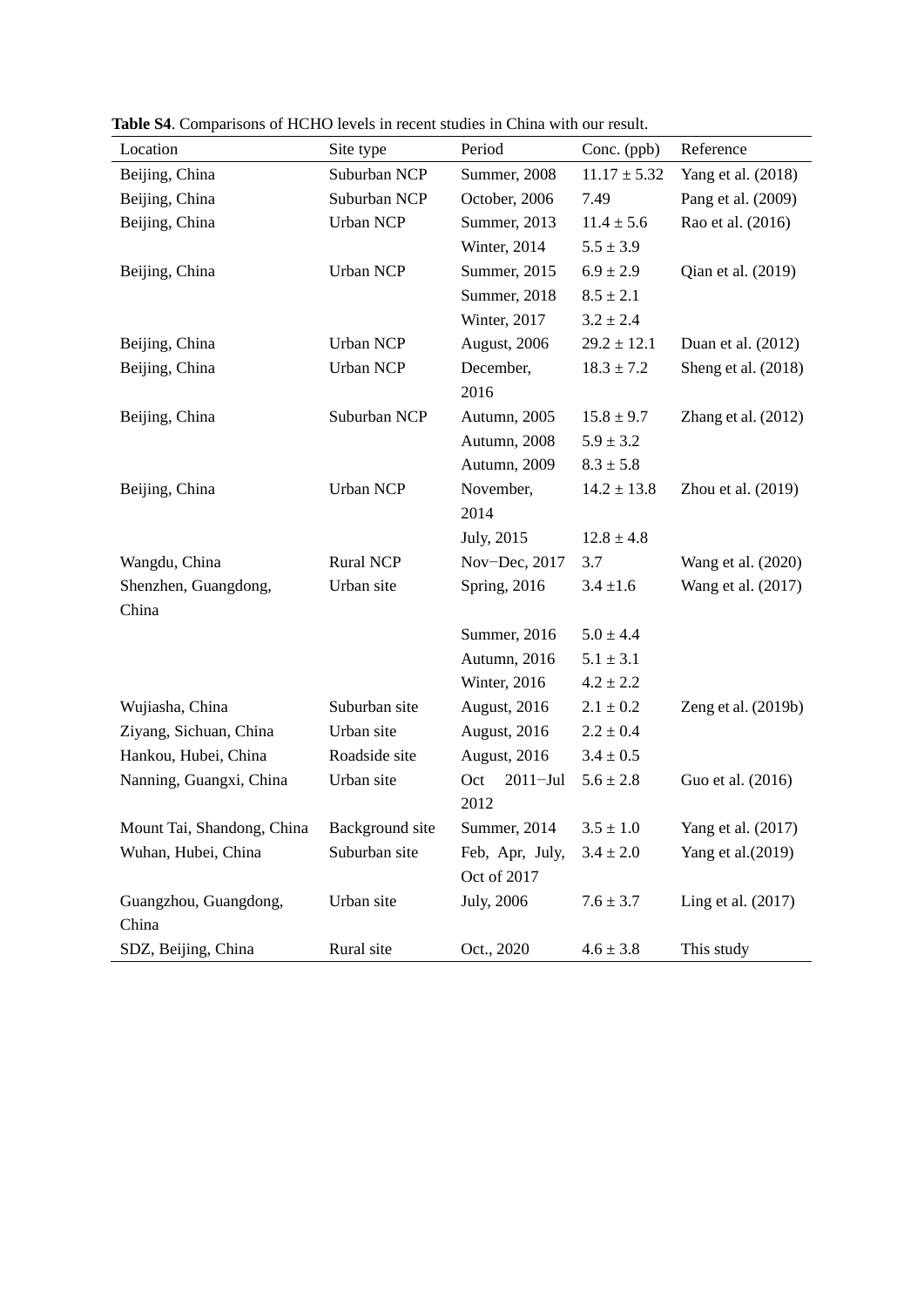

**Figure S1**. (a) Changes in PAN concentrations every four hours due to physical (Phys) and chemical (Chem) processes during the observation period at the SDZ site. (b) Chemical change rates of PAN due to chemical production (P[PAN]) and loss (L[PAN]) rates every four hours during the observation period at the SDZ site.